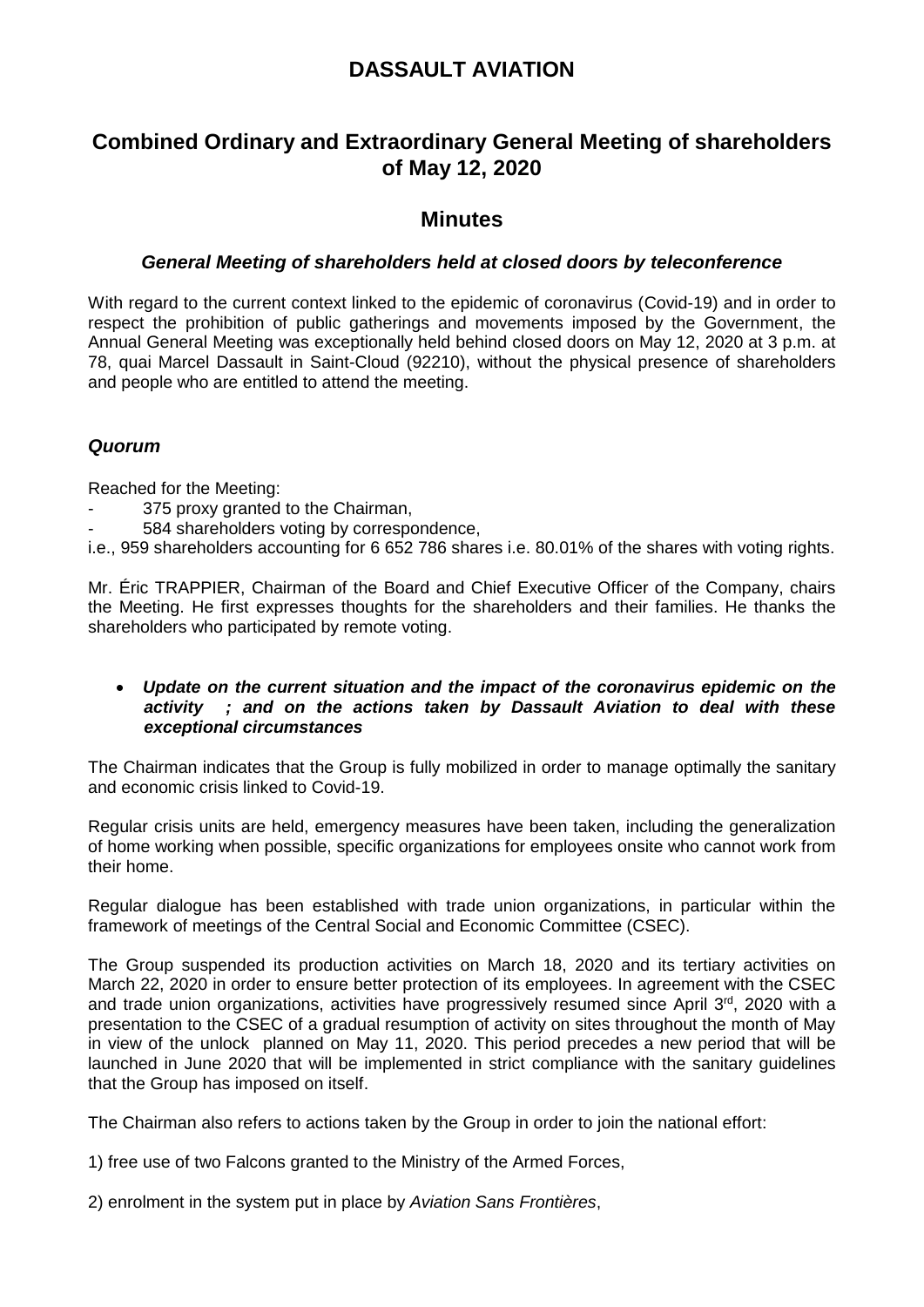3) production of medical visors by 3D printing,

4) delivery so far of 130,000 protective masks to regional health agencies and 250,000 FFP2 masks to be donated by the end of May to hospitals in the Paris area,

5) delivery so far of 5,800 visors made by 3D printing to hospitals, clinics, surgeons, dentists and medical offices and 3,500 laser cut visors given to CAP SCIENCES BORDEAUX, scientific research cluster bringing together start- ups, associations and manufacturers,

6) delivery by the company's canteen of Saint-Cloud of meals for the caregivers of the Foch hospital in Suresnes.

Lastly, he recalls that the Group places great emphasis to its Social and Environmental Responsibility.

#### *Group activity in 2019*

The Chairman outlines the main events that have occurred since the closing of the fiscal year 2019 and the activities of the Group during such year. Then, he comments on the results of fiscal year 2019, on the 2020 outlook and military and Falcon forecasts.

He reminds that, on February 27, 2020, the Group announced its 2020 guidance i.e. 40 Falcon deliveries (iso 2019) and 13 Rafale deliveries (vs. 26 in 2019) and lower net sales. The Board of directors of February 26, 2020 had also proposed the distribution of a dividend for a total amount of EUR 212 million (€25.4 per share vs €21.2 /share for FY 2018).

Considering the current context due to the covid-19 sanitary crisis, he also points out that the Board of directors met again on April 1<sup>st</sup> 2020.

At this time, the Board of directors agreed that it was difficult to predict the impact of this crisis due to the uncertainties as to its magnitude, its geographic extent, its duration and its economic and social consequences on the 2020 objectives of the Dassault Aviation Group announced on February 27, 2020.

**Therefore the Dassault Aviation Group decided on April 1st, 2020 to suspend its 2020 objectives. In addition, the Board of Directors, decided also to cancel the 2019 dividend proposal and thus to allocate all of the net profit to the retained earnings (as appears in the new wording of the 3rd resolution).**

After a summary of their reports made by the Auditors, the Chairman presents the compensation of the executive officers and directors. He recalls that the complete description of these various elements appears in the Corporate Governance Report which has been made available on the company's website in accordance with the regulations in force in due time.

#### *Voting of the resolutions*

The Meeting has approved:

- with a majority of the votes of the shareholders represented or voting by correspondence, required for an ordinary general meeting:
	- the 2019 annual financial statements of the Parent Company which show a net profit of EUR 490 million,